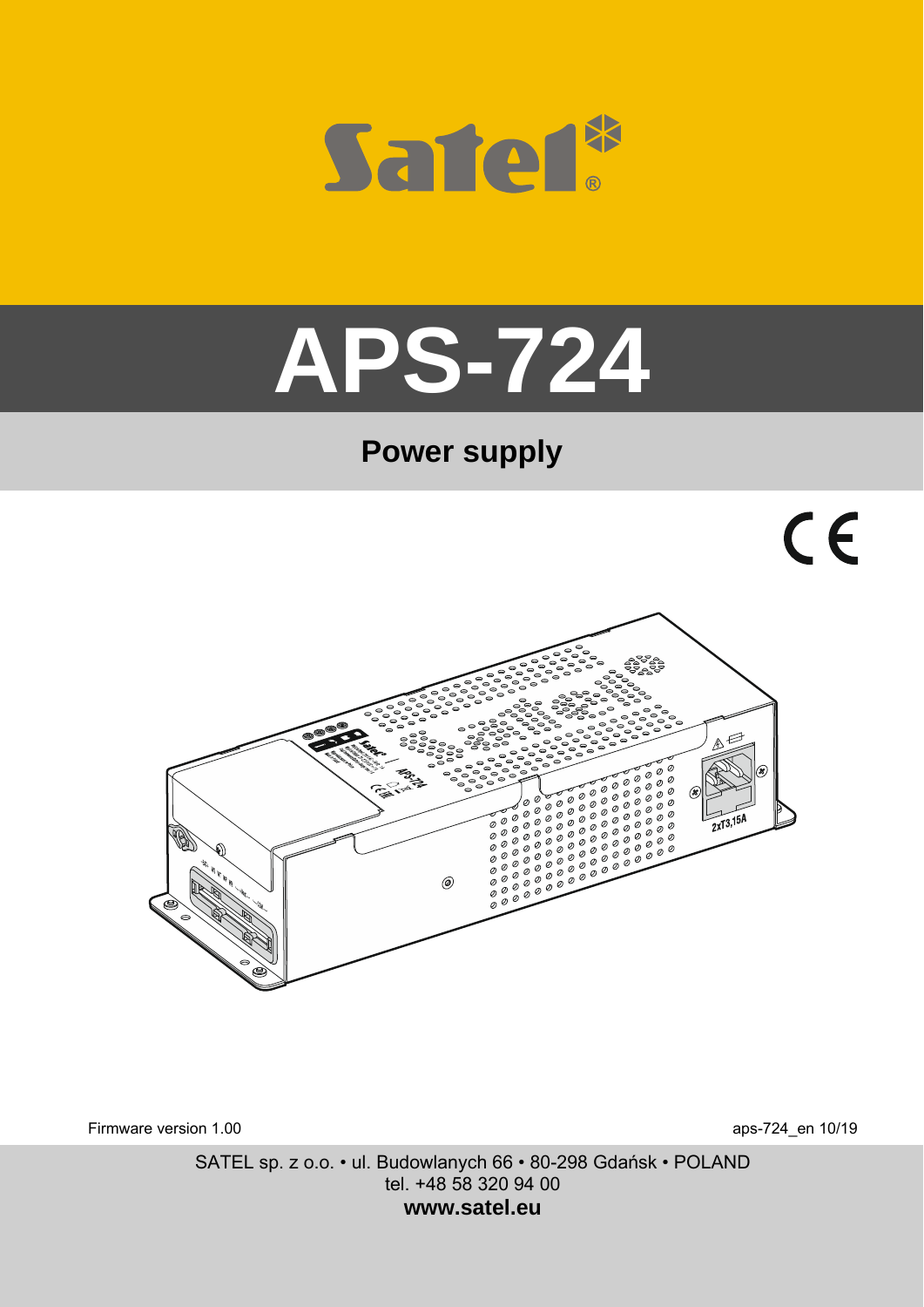### **IMPORTANT**

The device should be installed by qualified personnel.

Prior to installation, please read carefully this manual.

Changes, modifications or repairs not authorized by the manufacturer shall void your rights under the warranty.

SATEL aims to continually improve the quality of its products, which may result in changes in their technical specifications and software. Current information about the changes being introduced is available on our website. Please visit us at: http://www.satel.eu

#### **The declaration of conformity may be consulted at www.satel.eu/ce**

The following symbols may be used in this manual:

- note,
	- caution.
-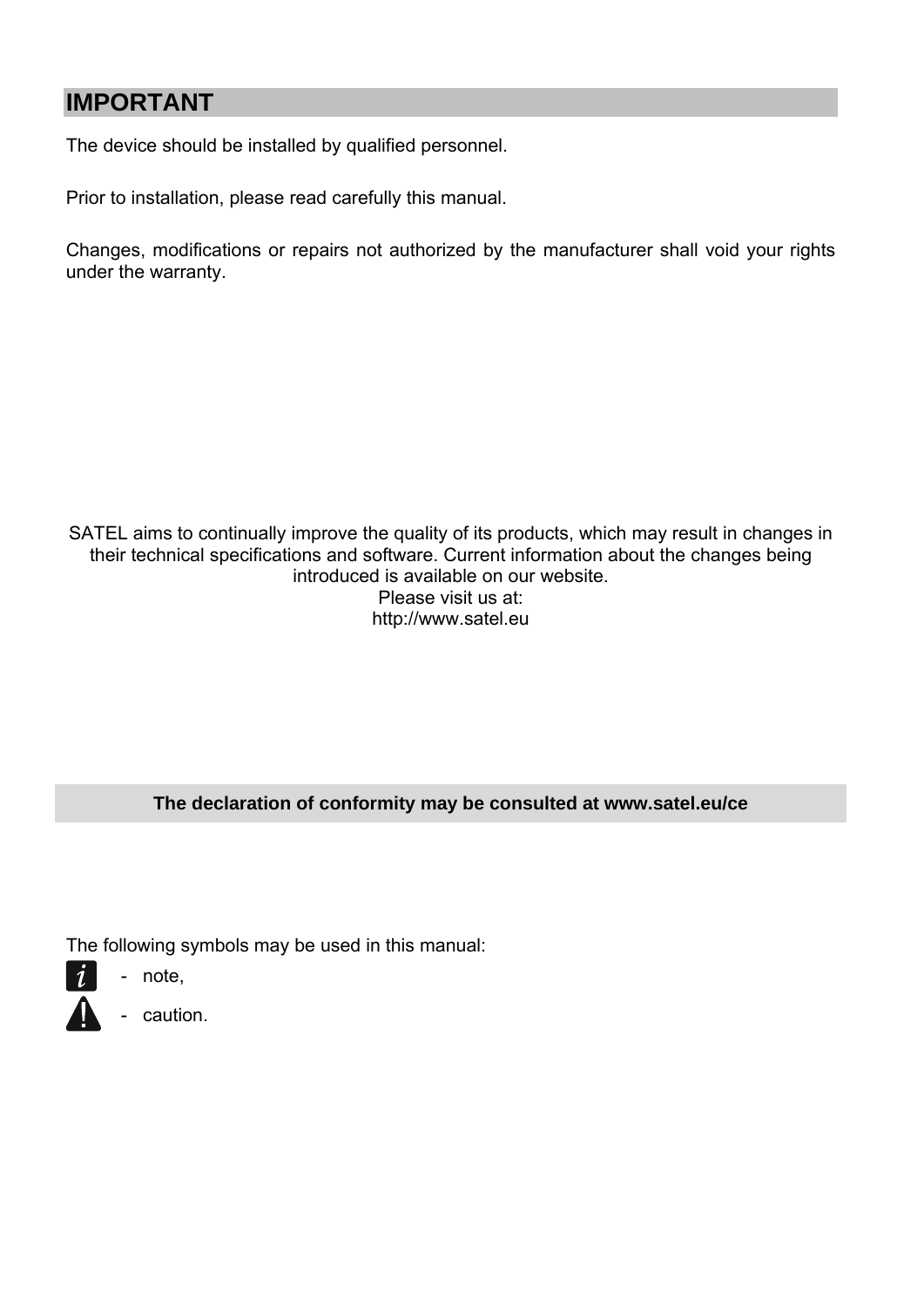The APS-724 switch mode power supply is designed for devices requiring 24 VDC nominal voltage.

#### **1. Features**

- High efficiency.
- Nominal output voltage (according to IEC 38): 24 VDC.
- Output voltage stabilization.
- Battery status supervision and low battery disconnect system.
- Ability to work without a battery connected.
- Output current:
	- $-$  operation with battery: 6 A,
	- $-$  operation without battery: 7 A.
- Battery charging current: 1 A.
- DIP switches enabling configuration of the power supply settings.
- 4 LEDs indicating:
	- power output status,
	- battery status,
	- AC power status,
	- power supply over-temperature.
- 4 OC type outputs indicating the following troubles:
	- no AC power,
	- no battery, low battery or too high internal resistance of the battery,
	- power supply overload,
	- exceeded permissible operating temperature.
- Audible signaling of trouble.
- Input interference filter.
- Short-circuit protection fuses for AC supply circuit (2 x T3.15A).
- Short-circuit protection fuse for battery charging circuit (MINI 7,5 A).
- Electronic short-circuit and overload protection of the power output.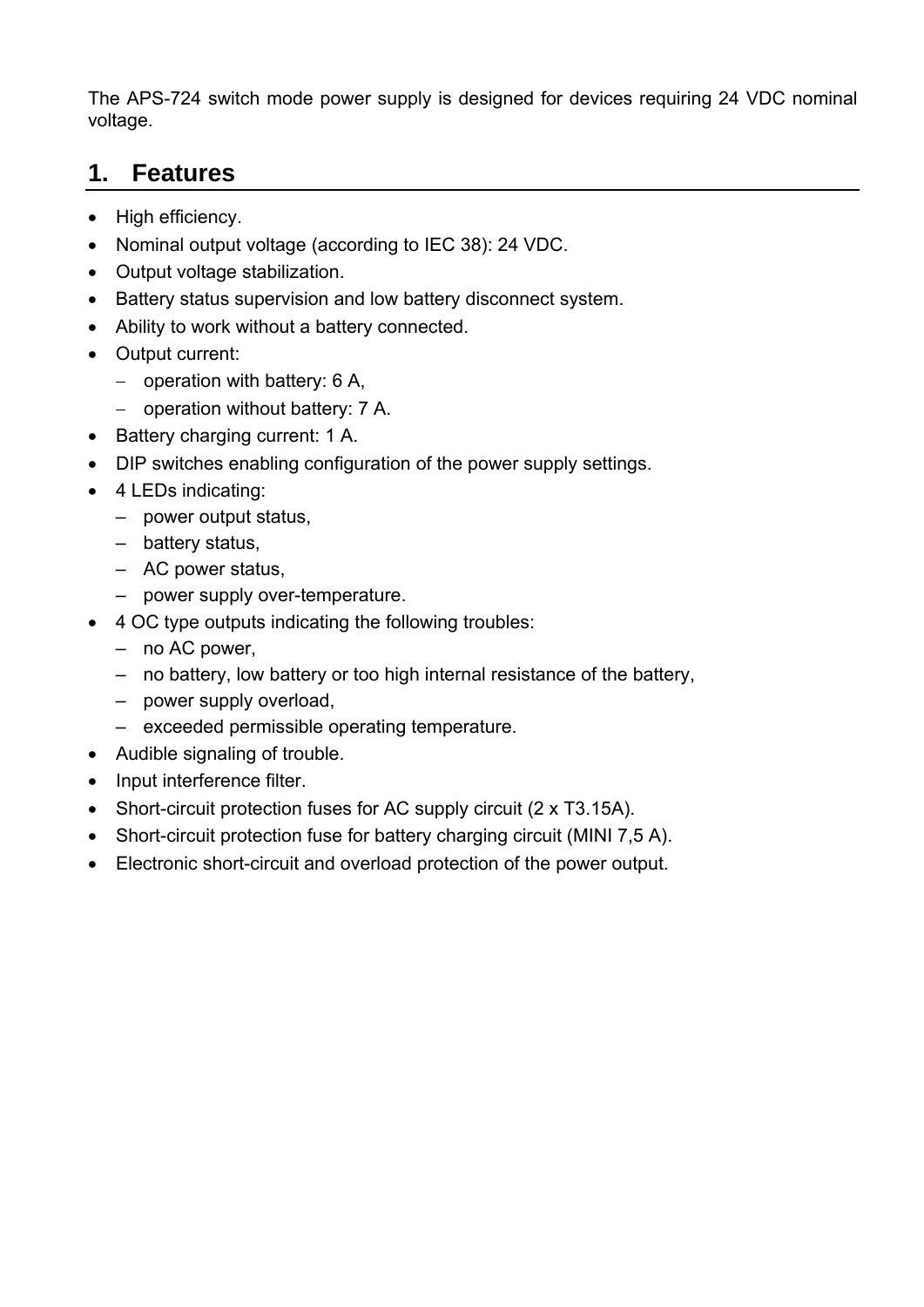## **2. Power supply description**

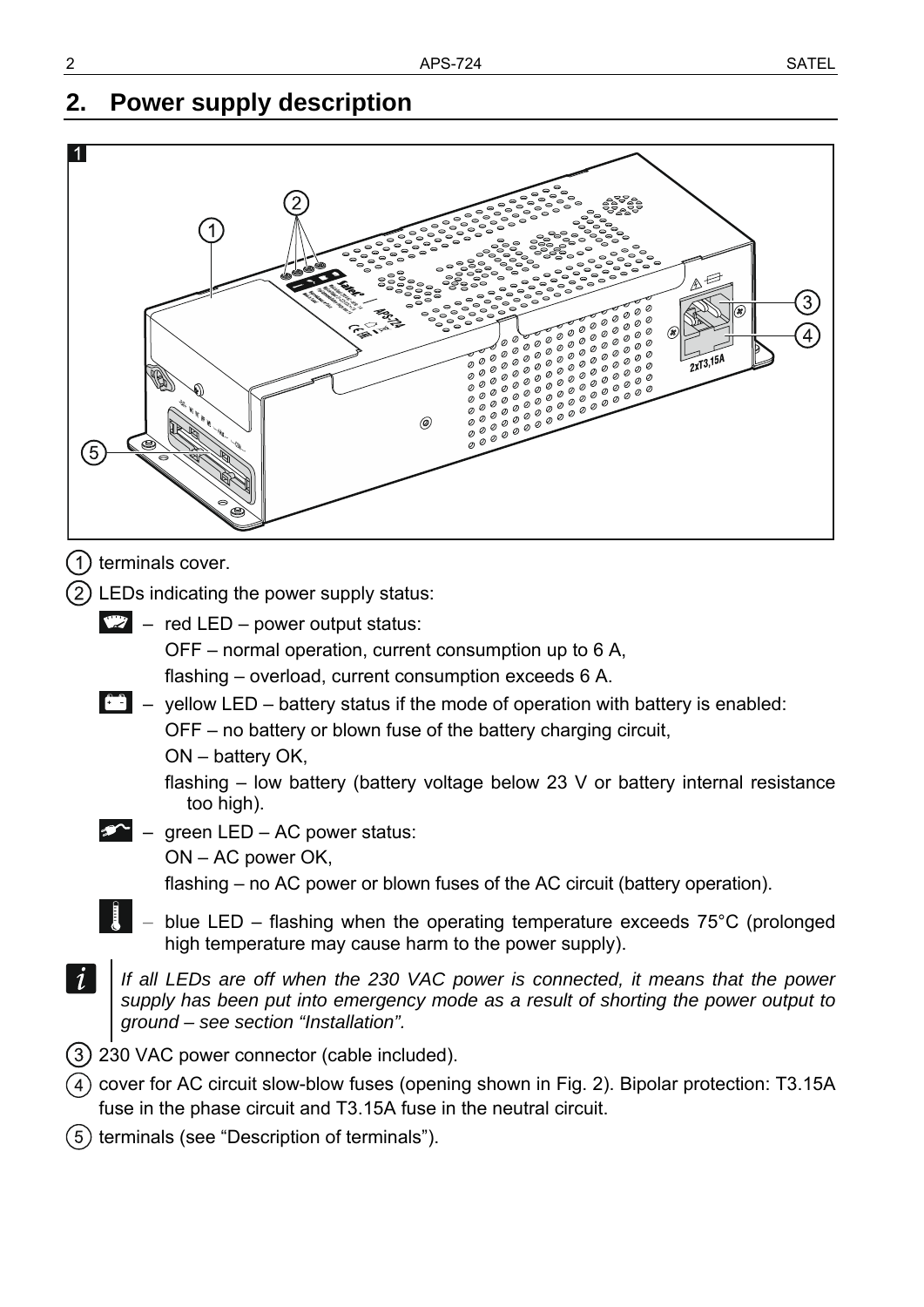

#### **2.1 Electronics board**



Fig. 3 shows the part of the power supply electronics board that is visible after removal of the cover (see Fig. 1).

- DIP-switches (see ["Configuring the power supply](#page-5-0)").
- $(2)$  MINI 7,5 A car fuse battery charging circuit protection.

#### <span id="page-4-0"></span>**Description of terminals**

- **BAT +**  battery connection terminals.
- **WS**  OC type output signaling 230 VAC power loss.
- **WT**  OC type output signaling the exceeding of the permissible temperature.
- **WP**  OC type output signaling the exceeding of the permissible load current (above 6 A).
- **WB**  OC type output signaling no battery, low battery voltage (below 23 V) or too high internal battery resistance.
- **+Vout**  +24 VDC power output.
- **COM**  common ground.

In the normal state, the OC type outputs are shorted to ground  $(0 V)$ , but when a trouble occurs, the output is disconnected from ground.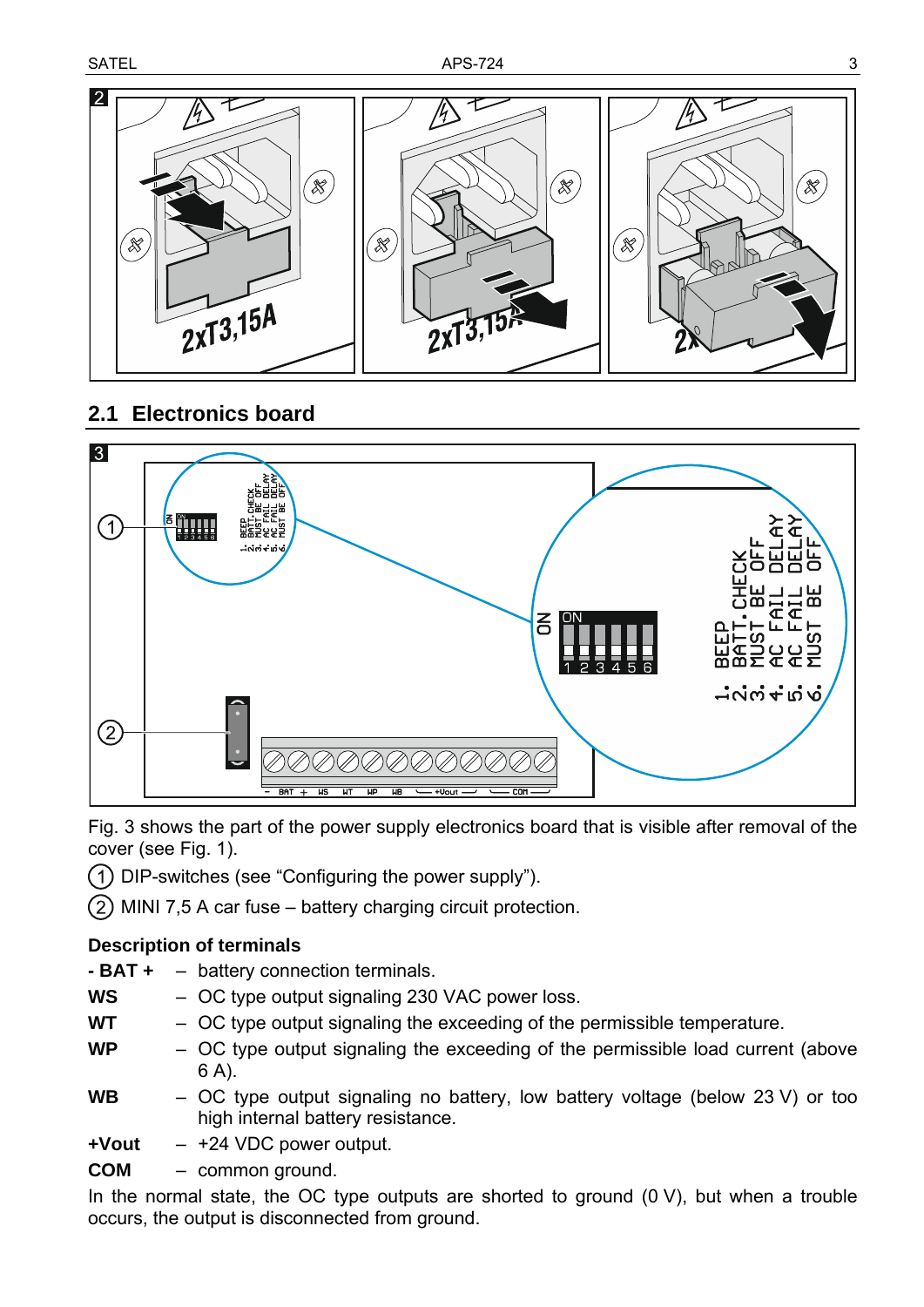#### <span id="page-5-0"></span>**2.2 Configuring the power supply**

You can configure the power supply working parameters by using the DIP switches 1, 2, 4 and 5 (see Table 1). By factory default, all switches are set to OFF position.

| <b>Switch number</b>    |                                                    | <b>Description</b>                                                                                                                                                                                   |
|-------------------------|----------------------------------------------------|------------------------------------------------------------------------------------------------------------------------------------------------------------------------------------------------------|
| 1                       | 2 <sub>3</sub><br>$\overline{5}$<br>$\overline{4}$ | audible signaling of trouble<br>Enables (ON) / disables (OFF) the audible signaling of trouble<br>(short beep every 3 seconds).                                                                      |
| $\mathbf{2}$            | OIN<br>$5\phantom{1}$<br>2 34                      | operation with battery<br>Enables (ON) / disables (OFF) the mode of operation with<br>battery. When the mode of operation with battery is enabled, the<br>power supply is testing the battery state. |
| $\overline{\mathbf{4}}$ | ON                                                 | AC power failure reporting delay<br>Defines the time that must elapse after AC power loss before the                                                                                                 |
| 5                       | 3∥45                                               | WS output turns on. The delay you can set according to Table 2.                                                                                                                                      |

Table 1.

*If a battery is connected to the power supply, it is recommended that you enable the mode of operation with battery. Thus, the backup supply operation will be supervised.* 



**The switches 3 and 6 must be set to OFF position (Fig. 4).** 



 $\tilde{l}$ 

41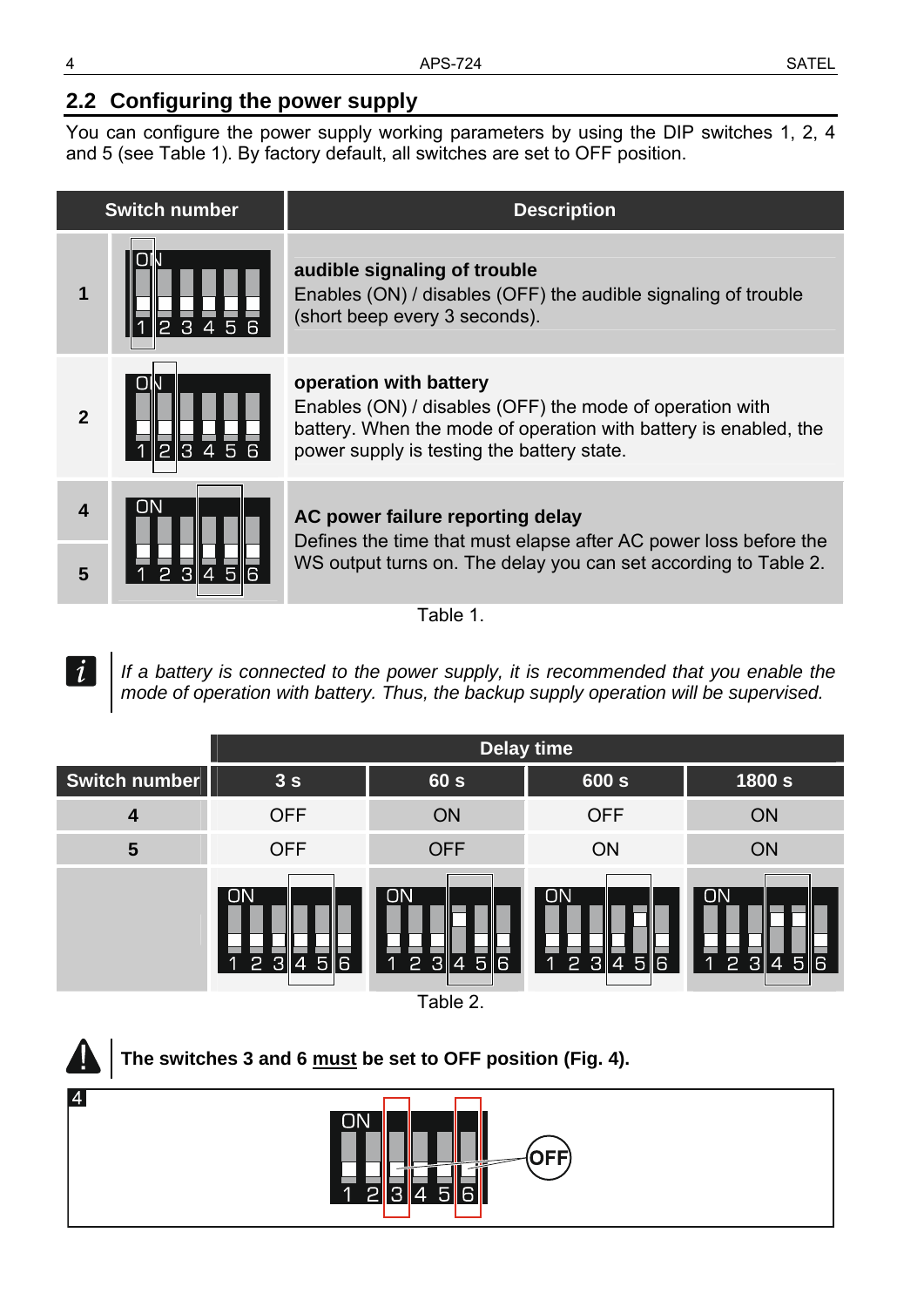### <span id="page-6-0"></span>**3. Installation**



**Making connections with the power on may lead to blowout of the battery circuit fuse or cause the power supply unit to enter emergency mode. To deactivate the emergency mode, disconnect the 230 VAC power supply and reconnect it after about 30 seconds.** 

The power supply should be connected to the 230 VAC mains supply. Before you connect the power supply to AC power, familiarize yourself with the electrical installation of the facility. Make sure that the circuit you choose for powering will be always alive. This circuit should be protected by a suitable safety device.

As the backup power supply source, use a sealed lead-acid battery or other battery with similar charging characteristics. The battery capacity must be selected to match the system current consumption.

After the battery voltage drops to 21 V, the battery will be disconnected to protect it against deep discharge and damage.

**Do not use batteries other than the recommended ones.** 

**Do not connect a battery with less than 17 Ah capacity to the power supply.** 

**The used batteries must not be discarded, but should be disposed of in accordance with the existing rules for environment protection.** 

The sum of currents consumed by the devices to be supplied via the APS-724 power supply may not exceed:

- 6 A if a battery is connected to the power supply,
- 7 A if no battery is connected to the power supply.



- 1. Remove the screw securing the cover of power supply terminals (Fig. 5).
- 2. Remove the cover of power supply terminals (Fig. 6).
- 3. Use the DIP switches to configure the power supply (see "[Configuring the power supply](#page-5-0)").
- 4. Connect devices to the power supply outputs (terminals +Vout and COM).



**Remember that the cables connecting the + Vout power outputs to the devices should be evenly loaded with current.**